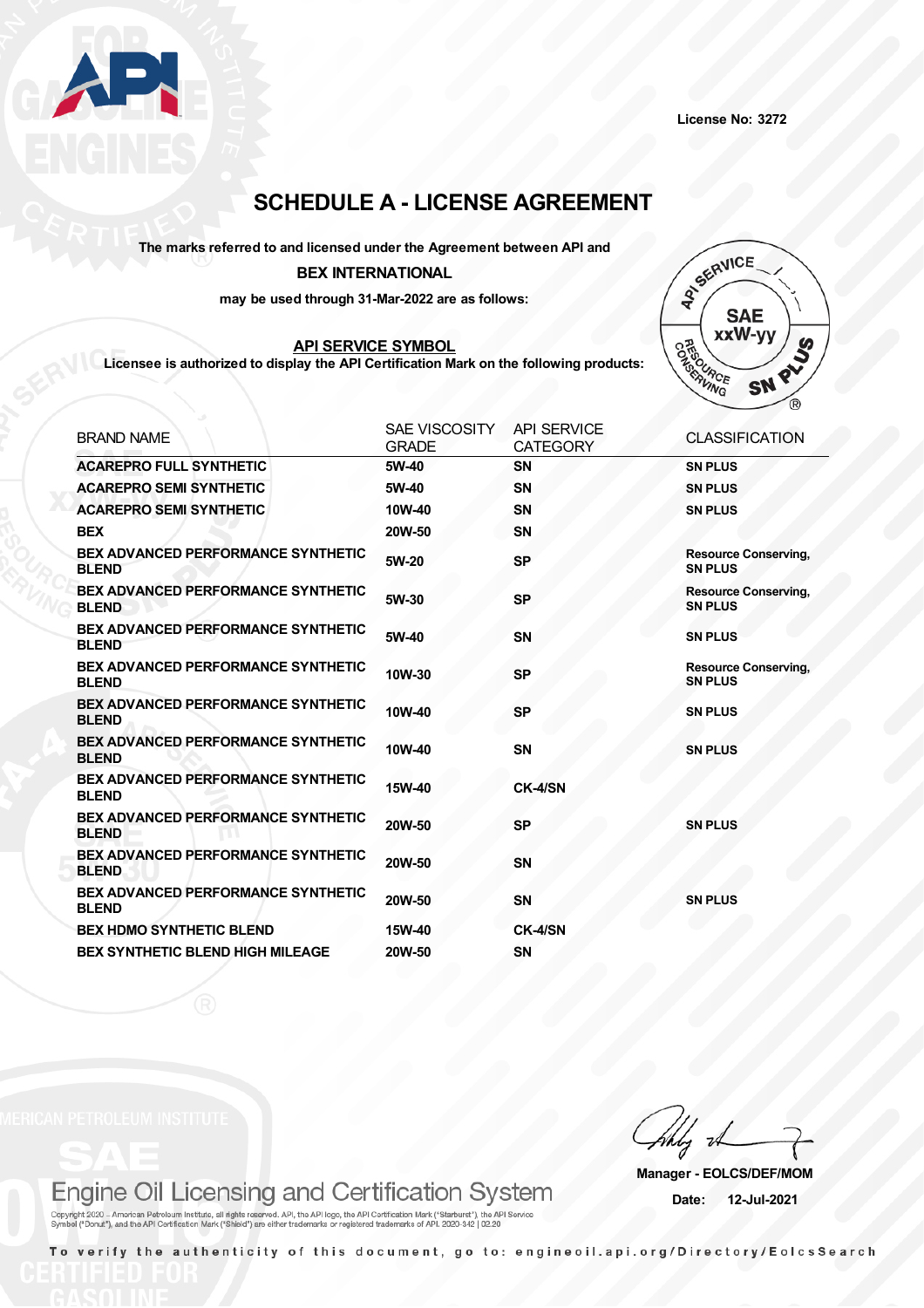

## **SCHEDULE A - LICENSE AGREEMENT**

### **The marks referred to and licensed under the Agreement between API and**

### **BEX INTERNATIONAL**

**may be used through 31-Mar-2022 are as follows:**

### **API SERVICE SYMBOL**

**Licensee is authorized to display the API Certification Mark on the following products:**



| <b>BRAND NAME</b>                                        | <b>SAE VISCOSITY</b><br><b>GRADE</b> | <b>API SERVICE</b><br><b>CATEGORY</b> | <b>CLASSIFICATION</b>                         |
|----------------------------------------------------------|--------------------------------------|---------------------------------------|-----------------------------------------------|
| <b>BEX ULTIMATE PERFORMANCE FULL</b><br><b>SYNTHETIC</b> | 0W-16                                | <b>SP</b>                             | <b>Resource Conserving,</b><br><b>SN PLUS</b> |
| <b>BEX ULTIMATE PERFORMANCE FULL</b><br><b>SYNTHETIC</b> | $0W-20$                              | <b>SP</b>                             | <b>Resource Conserving,</b><br><b>SN PLUS</b> |
| <b>BEX ULTIMATE PERFORMANCE FULL</b><br><b>SYNTHETIC</b> | 5W-20                                | <b>SP</b>                             | <b>Resource Conserving,</b><br><b>SN PLUS</b> |
| <b>BEX ULTIMATE PERFORMANCE FULL</b><br><b>SYNTHETIC</b> | 5W-30                                | <b>SP</b>                             | <b>Resource Conserving,</b><br><b>SN PLUS</b> |
| <b>BEX ULTIMATE PERFORMANCE FULL</b><br><b>SYNTHETIC</b> | 5W-40                                | <b>SP</b>                             | <b>SN PLUS</b>                                |
| <b>BEX ULTIMATE PERFORMANCE FULL</b><br><b>SYNTHETIC</b> | 5W-40                                | <b>SN</b>                             | <b>SN PLUS</b>                                |
| <b>BEX ULTIMATE PERFORMANCE FULL</b><br><b>SYNTHETIC</b> | 10W-30                               | <b>SP</b>                             | <b>Resource Conserving,</b><br><b>SN PLUS</b> |
| <b>BEX ULTIMATE PERFORMANCE FULL</b><br><b>SYNTHETIC</b> | 10W-40                               | <b>SN</b>                             | <b>SN PLUS</b>                                |
| <b>BEX ULTIMATE PERFORMANCE FULL</b><br><b>SYNTHETIC</b> | 15W-40                               | CK-4/SN                               |                                               |
| <b>BEX ULTIMATE PERFORMANCE FULL</b><br><b>SYNTHETIC</b> | 20W-50                               | <b>SN</b>                             |                                               |
| <b>BEX ULTIMATE PERFORMANCE FULL</b><br><b>SYNTHETIC</b> | 20W-50                               | <b>SN</b>                             | <b>SN PLUS</b>                                |
| <b>BEX ULTIMATE PERFORMANCE SYNTHETIC</b>                | 5W-40                                | <b>SN</b>                             | <b>SN PLUS</b>                                |
| <b>CARDOC SYNTHETIC BLEND</b>                            | 15W-40                               | <b>SN</b>                             |                                               |
| <b>CARDOC SYNTHETIC BLEND</b>                            | 20W-50                               | <b>SN</b>                             | <b>SN PLUS</b>                                |
| <b>PRIMO</b>                                             | 10W-30                               | <b>SN</b>                             | <b>Resource Conserving,</b><br><b>SN PLUS</b> |

## Engine Oil Licensing and Certification System

**Manager - EOLCS/DEF/MOM Date: 12-Jul-2021**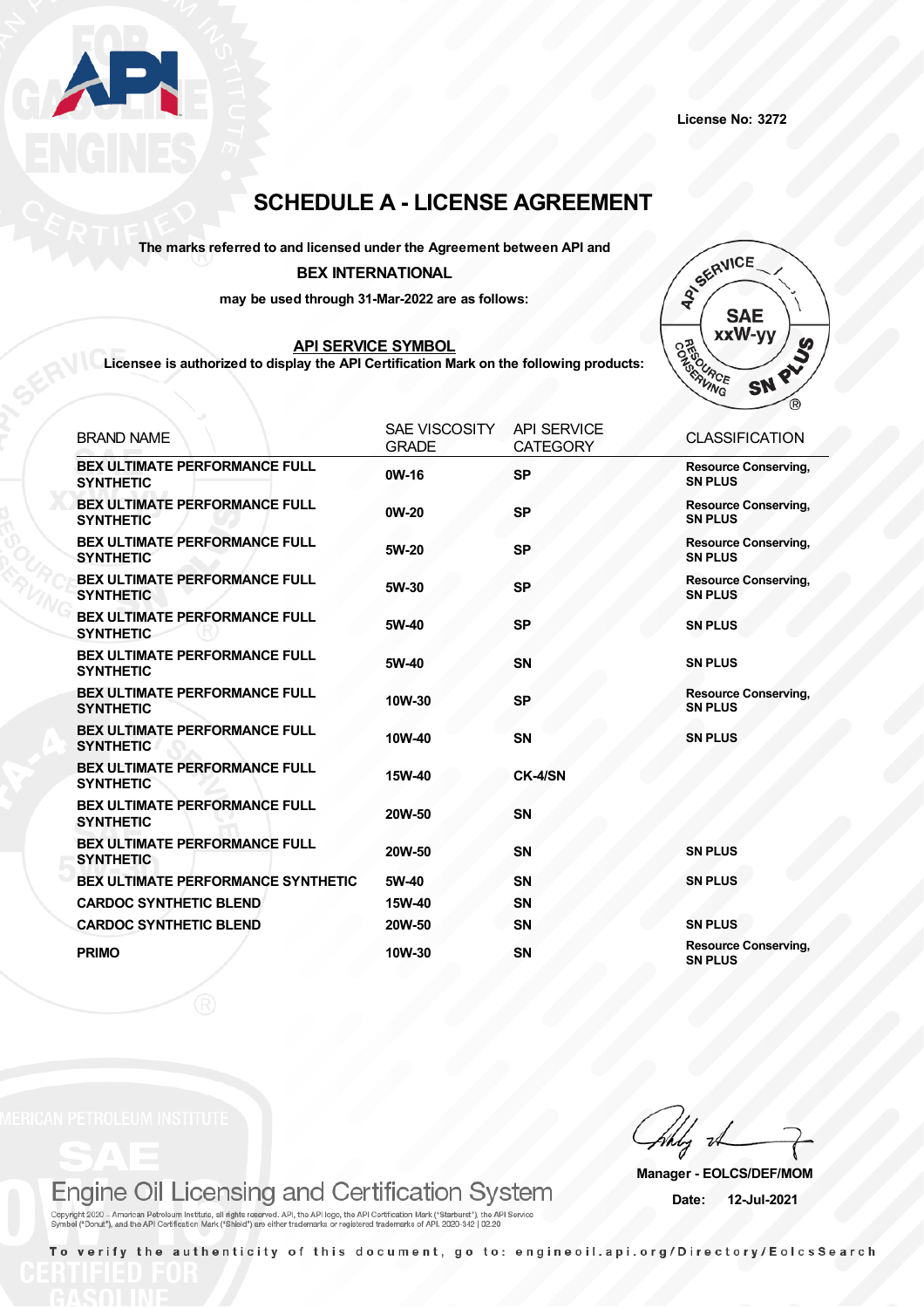

**License No: 3272**

# **SCHEDULE A - LICENSE AGREEMENT**

**The marks referred to and licensed under the Agreement between API and**

## **BEX INTERNATIONAL**

**may be used through 31-Mar-2022 are as follows:**

## **API SERVICE SYMBOL**

**Licensee is authorized to display the API Certification Mark on the following products:**



| <b>BRAND NAME</b> | SAE VISCOSITY<br><b>GRADE</b> | <b>API SERVICE</b><br><b>CATEGORY</b> | <b>CLASSIFICATION</b> |
|-------------------|-------------------------------|---------------------------------------|-----------------------|
| <b>PRIMO</b>      | 15W-40                        | CK-4/SN                               | <b>CI-4 PLUS</b>      |
| <b>PRIMO</b>      | 20W-50                        | SΝ                                    |                       |

# Engine Oil Licensing and Certification System

**Manager - EOLCS/DEF/MOM Date: 12-Jul-2021**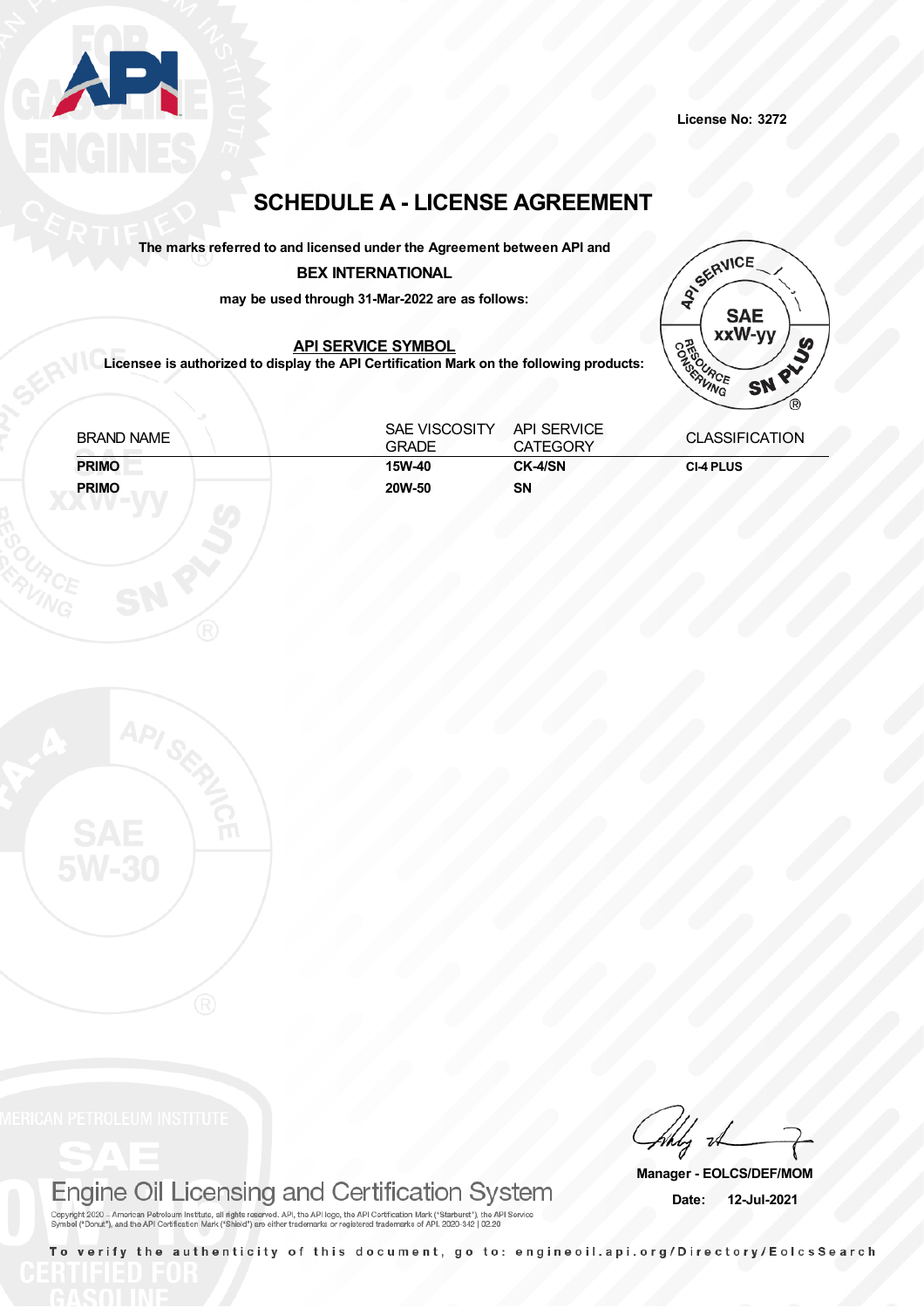

## **SCHEDULE A - LICENSE AGREEMENT**

**The marks referred to and licensed under the Agreement between API and BEX INTERNATIONAL**

**may be used through 31-Mar-2022 are as follows:**

## **API CERTIFICATION MARK**

**Licensee is authorized to display the API Certification Mark on the following products:**



| <b>BRAND NAME</b>                               | <b>SAE VISCOSITY</b><br><b>GRADE</b> | <b>ILSAC SPECIFICATION</b> |
|-------------------------------------------------|--------------------------------------|----------------------------|
| <b>BEX ADVANCED PERFORMANCE SYNTHETIC BLEND</b> | 5W-20                                | GF-6A                      |
| <b>BEX ADVANCED PERFORMANCE SYNTHETIC BLEND</b> | 5W-30                                | GF-6A                      |
| BEX ADVANCED PERFORMANCE SYNTHETIC BLEND        | 10W-30                               | GF-6A                      |
| BEX ULTIMATE PERFORMANCE FULL SYNTHETIC         | $0W-20$                              | GF-6A                      |
| <b>BEX ULTIMATE PERFORMANCE FULL SYNTHETIC</b>  | 5W-20                                | GF-6A                      |
| <b>BEX ULTIMATE PERFORMANCE FULL SYNTHETIC</b>  | 5W-30                                | GF-6A                      |
| BEX ULTIMATE PERFORMANCE FULL SYNTHETIC         | 10W-30                               | GF-6A                      |



# Engine Oil Licensing and Certification System

**Manager - EOLCS/DEF/MOM Date: 12-Jul-2021**